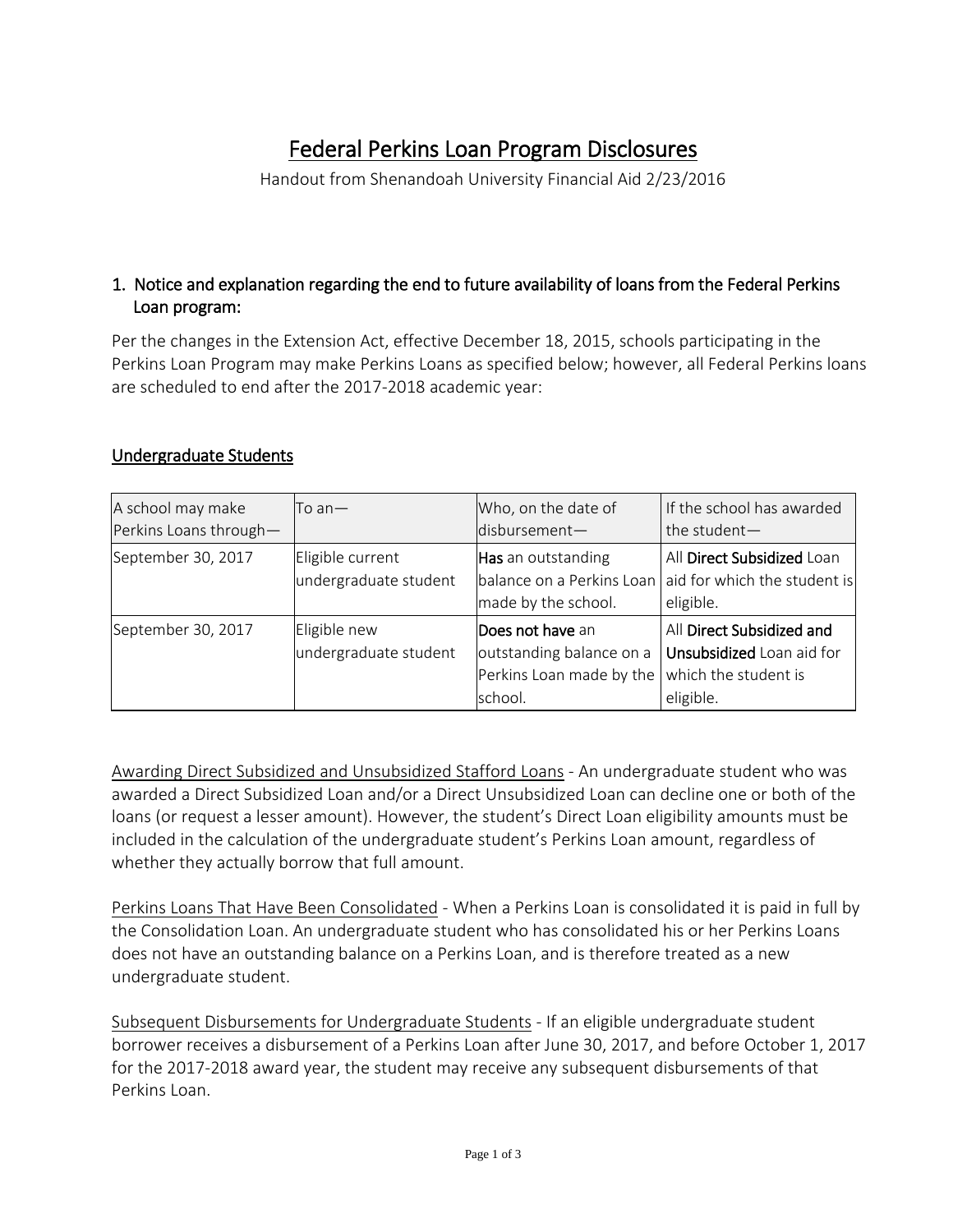## Graduate Students

| A school may continue to $\Box$ To an -<br>make Perkins Loans<br>through $-$ |                                                                                            | If the graduate student $-$ And the new Perkins Loan                                                                                                                           | $will$ —                                                                                                      |
|------------------------------------------------------------------------------|--------------------------------------------------------------------------------------------|--------------------------------------------------------------------------------------------------------------------------------------------------------------------------------|---------------------------------------------------------------------------------------------------------------|
| September 30, 2016                                                           | Eligible graduate student<br>who has received a<br>Perkins Loan before<br>October 1, 2015. | Received his or her most Enable the graduate<br>recent Perkins Loan from   student to continue or<br>the school, for<br>enrollment in an<br>academic program at the<br>school. | complete the academic<br>program for which the<br>student received his or<br>her most recent Perkins<br>Loan. |

Subsequent Disbursements for Graduate Students - If an eligible graduate student borrower receives a disbursement of a Perkins Loan after June 30, 2016, and before October 1, 2016 for the 2016-2017 award year, the student may receive any subsequent disbursements of that Perkins Loan.

Graduate Students Continuing or Completing an Academic Program - We consider a graduate student to be continuing or completing the academic program for which the student received his or her most recent Perkins Loan only if the first four digits of the program's Classification of Instructional Program (CIP) code are identical to the first four digits of the CIP code for the academic program for which the student received his or her most recent Perkins Loan.

In the case of graduate programs with different degree objectives, a graduate student meets the eligibility requirement above if the graduate student:

- Received his or her most recent Perkins Loan for enrollment in a program with one degree objective (e.g., masters);
- Then enrolled in a program with the same CIP code (the same first four digits of the CIP code); and
- Was enrolled in a new program that leads to a different degree objective (e.g., PhD).

## 2. Notice and explanation that repayment and forgiveness benefits available to Federal Direct Loan borrowers are not available to Federal Perkins Loan borrowers:

While Federal Direct Loan borrowers may be eligible for special income driven repayment options (such as Pay As You Earn or PAYE; and/or the new Revised Pay As You Earn or REPAYE; and/or the new Income Based Repayment or IBR options), such repayment options ARE NOT available to Federal Perkins Loan borrowers. However, if a borrower's Federal Perkins Loan is consolidated into a Federal Direct Consolidation Loan, then some of these repayment options may become available. Also, eligible Federal Direct Loan borrowers currently are able to be considered for Public Service Loan

Forgiveness if they meet all qualifying requirements, but this forgiveness is NOT available to Federal Perkins Loan borrowers. However, if a borrower's Federal Perkins Loan is consolidated into a Federal Direct Consolidation Loan, then this loan forgiveness may become available.

3. Notice and explanation regarding a Federal Perkins Loan borrower's option to consolidate a Federal Perkins Loan into a Federal Direct Consolidation Loan, including any benefit of consolidation.